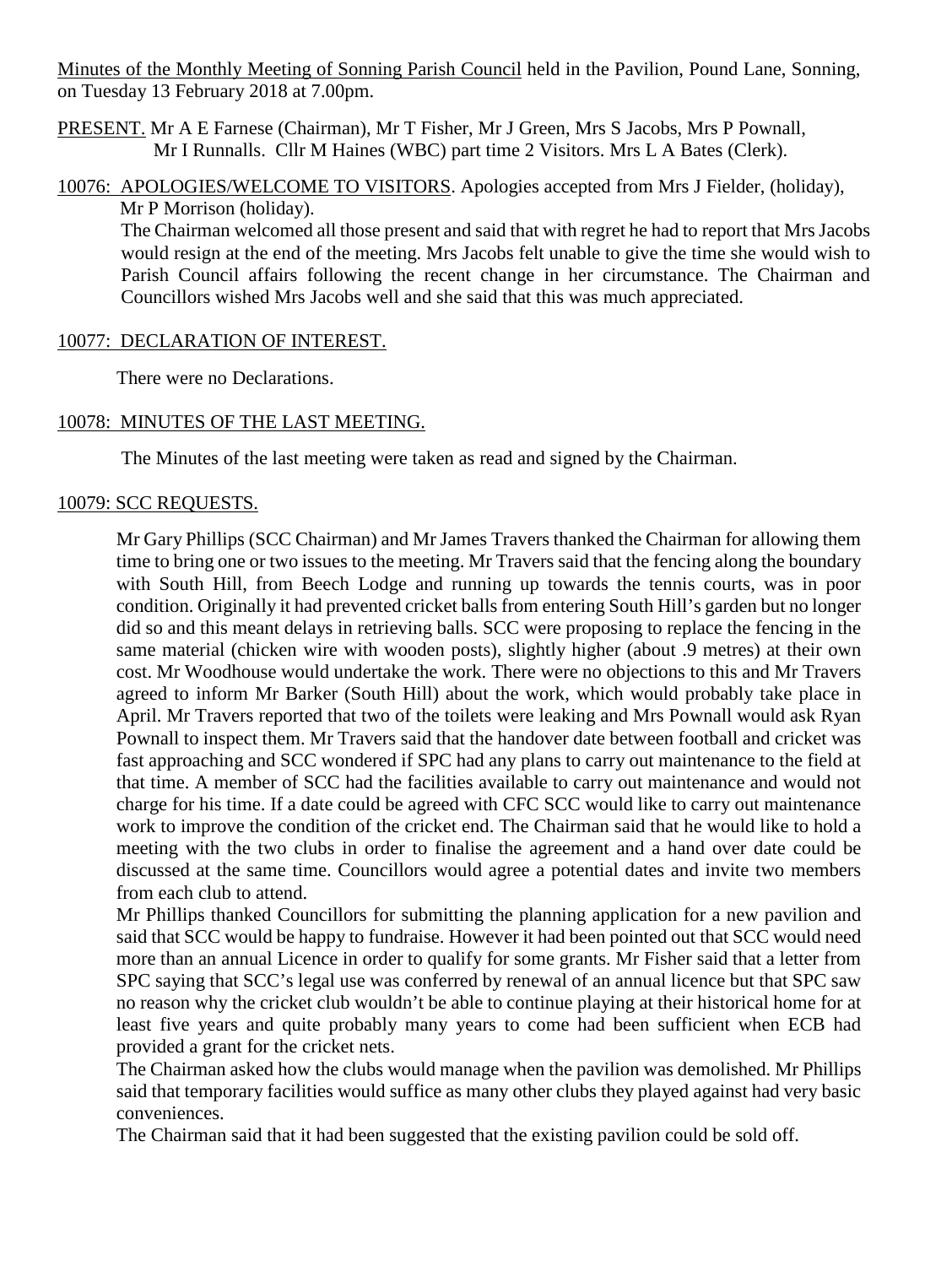## 10080: CORRESPONDENCE

Vicar's letter. Following discussion it was agreed to keep an eye on the situation, Mrs Jacobs said that cars parking by the Bull entrance were getting very close to some of the gravestones. Mr Runnalls asked about the Lych gate and the other pedestrian gate and the Chairman agreed to discuss this with the Vicar.

S106. Playground Path. The Clerk had been told that it would be difficult to carry forward some of the S106 funding into 2018/19, that had been allocated to the path in the playground. It had been agreed that this should take place in the spring and the Clerk should give the go ahead. If the work could not be undertaken before the end of March the Clerk would put other completed projects forward instead.

ROSPA Inspection. It was agreed to order the inspection, which would take place in April.

Pearson Road Closure 8 March. The road would be close between its junction with Pound Lane and the junction with the High Street between 7.00pm and 11.00pm so that Thames Water could undertake sewer cover replacements.

Suggestions for Position of Electronic Speed Indicator. In response to Mr Fishers request for suggested location where the Indicator could be located a resident had suggested in Thames Street at the junction with High Street. Apparently traffic sped up once it came around the corner and up Lee Hill making it dangerous for pedestrians to cross. This would be added to the list.

Tree removal Glebe Gardens. A tree had been felled on WBC land next to 1 Glebe Gardens. Investigations had reviled that Ann Ballard (WBC Trees and Landscape) had taken the action, although the tree was in good health, because it was so close to the adjoining bungalow that its branches overhung the roof of the adjoining bungalow with some even resting on the tiles causing damage. It had not been possible to alleviate the issue by just pruning the tree so it had to be removed

Cars Parked in Pound Lane. A resident had complained that the cones used by CFC to prevent parking on the rec, side of Pound Lane were not working and cars were now parking on the opposite side of the road, which was more dangerous. It was noted that the under 15's would be playing elsewhere in future and this should reduce the number of parked vehicles. Mr Green suggested leaving a gap between the cones either side of the steps would allow vehicles to pull in when necessary.

Cllr Haines arrived at 8.05pm.

Litter Sonning Lane. Mrs Richards had collected several bags of rubbish in Sonning Lane only to find a similar amount of rubbish a week or so later. Mrs Richards felt that much of this was from the Sports Clubs and asked that SPC write asking the Clubs to put rubbish bins at their entrances and asking their grounds staff to clear up after matches. Following discussion it was agreed to ask Mrs Fielder to discuss the matter with Mrs Richards but not to write to the sports clubs as it was felt that much of the litter was tossed out of cars queuing in Sonning Lane at peak times.

WBC men Working Signs. Ms Coulter had found that signs left by WBC contractors in the Sonning Lane bus shelter had been moved towards the bin area next to her entrance and asked that WBC be asked to remove them. Cllr Haines said that the contractors were always leaving signs on site and he would speak to Highways about this. Ms Coulter had also cleaned out the rubbish from the shelter and hoped people would now put their rubbish in the adjacent litter bin.

Path for Charvil Lane. A request asking if there was a footpath that could be used instead of Charvil Lane. Following discussion it was agreed that Charvil Lane was very dangerous but the only alternative would be Pound Lane. Cllr Hines said there had been discussions about a footpath alongside Charvil Lane but this had been abandoned due to safety concerns. The Clerk would reply to this effect.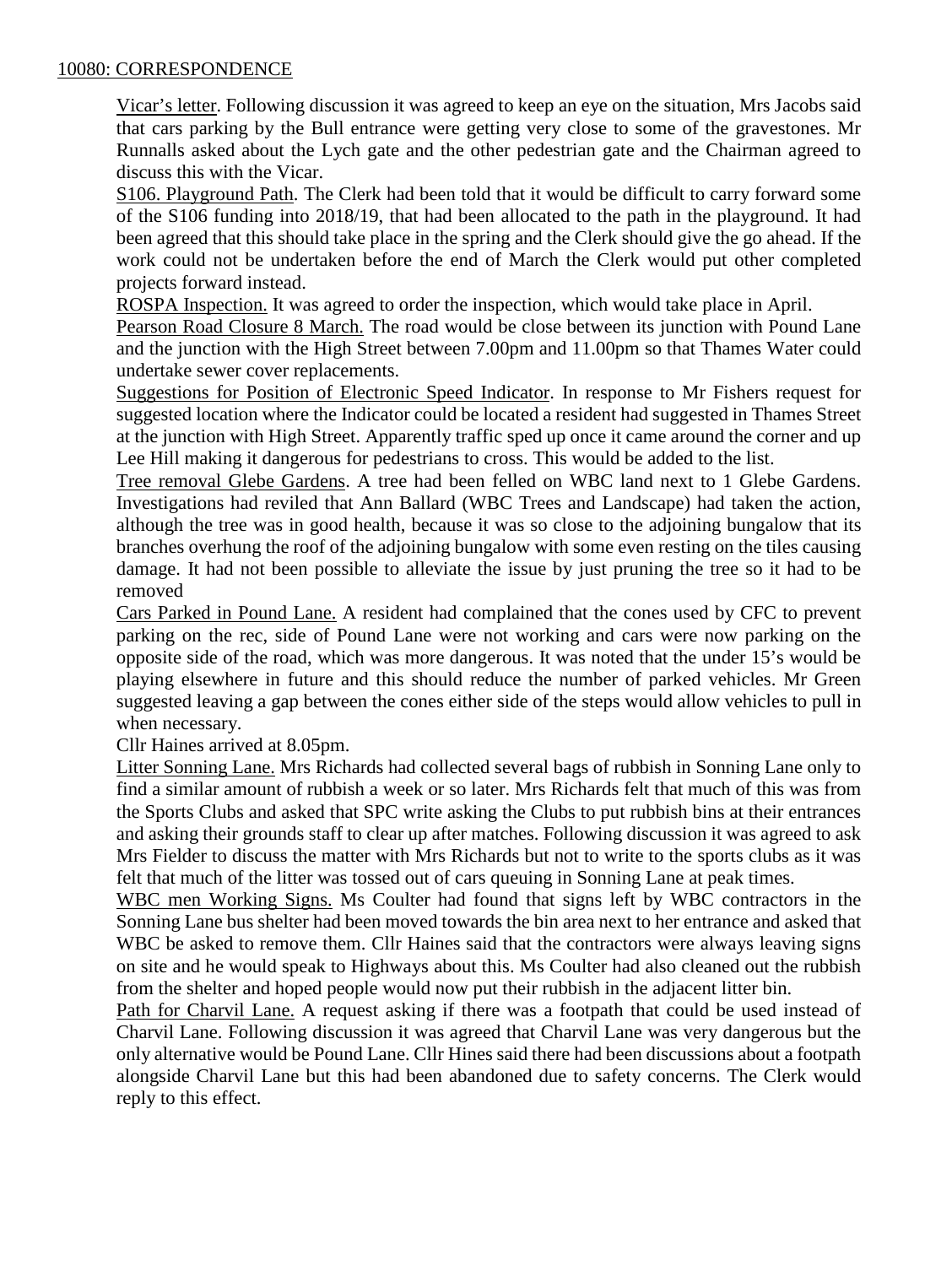## 10081: PLANNING.

Report. Cllr Haines said that a group representing the Northern Parishes Management Group had been set up as part of the Protect Rural Wokingham Campaign. They were campaigning following plans to build in Twyford. Ruscombe and Charvil. There were no plans to develop in Sonning but some of the proposals would affect Sonning. Cllr Haines was distancing himself from the campaign. Their plans were ambitious and included employing lawyers at a cost of £120,000 and were asking parishes to donate £10 per person on each parish electoral register. In the case of Sonning this would amount to £12,910.

Mr Runnalls said that the Pool Court appeal had been dismissed. The wording on application 172698, The Great House, had been revised to more accurately describe the proposal. The following applications had been approved: Pool Court 173369): North Lodge (173465): South Lodge (173442): The Rockery (173639): Butts Hill Bridge (173724), Cllr Haines said that Network Rail were proposing to leave the site in an unfinished state before proceeding with the next phase. This meant that the traffic lights restricting the road to single file would remain in place. Cllr Keith Baker had written pointing out the extreme difficulties these lights were causing and asking Network Rail to remove the lights and reinstall when the next phase commenced. The Atrium (173537). Mrs Jacobs said that she understood that there was a right of way across the rear of The Atrium and Mr Runnalls said there was also one from Acre Field all along the rear gardens in Charvil Lane/Thames Street. The Chairman said that any footpath had to be walked at least annually to remain open. The Clerk said that the definitive right of way map only showed the paths that crossed the Churchyard but would double check. Sports Pavilion (173578). The Chairman said that the Sports Pavilion was still being called the Cricket Pavilion. The Clerk would point out to Mr Anderson that SPC would not proceed with the project unless all paperwork was revised to say Sonning Sports Pavilion.

**The following applications were on going**)**:** The Lawns Old Bath Road (171424): Hope Cottage 11 Pound Lane (171651): The Great House (172697): 7 Glebe Lane (173552): Lawn Cottage Mustard Lane (173689.

**The following applications had been approved**: See above.

**The following applications had been refused**. No applications had been refused.

**The following applications had been withdrawn**. None.

**The following new applications had been received.** The Bull Inn (180265). Application for the proposed Listed Building consent for the proposed erection of a replacement kitchen extract fan and associated equipment following removal of existing: Pilgrims, Thames Street (180263). Householder application for the proposed alterations to reduce the current entrance lobby and W.C. to enlarge the vehicular access by 300mm and front garden alterations: Pilgrims, Thames Street (180263). Listed Building application for the proposed alterations to reduce the current entrance lobby and W.C. to enlarge the vehicular access by 300mm and front garden alterations: The Bull Inn (180265). Application for the proposed Listed Building consent for the proposed erection of a replacement kitchen extract fan and associated equipment following removal of existing: Neaps End 15 Old Bath Road (18363). Full planning application for the proposed erection of 5 bedroom dwelling with double garage following the demolition of the existing dwelling

## 10082: QUESTIONS FOR BOROUGH COUNCILLOR.

Mr Runnalls said that the potholes in Sonning had been reported but WBC had said that there were others with a higher priority. Cllr Haines would chase this. Cllr Haines also mentioned that he was aware of the request to upgrade the crossing in Pound Lane but it did depend upon other priorities.

## 10083: PARISHIONER QUESTIONS.

.

There were no questions.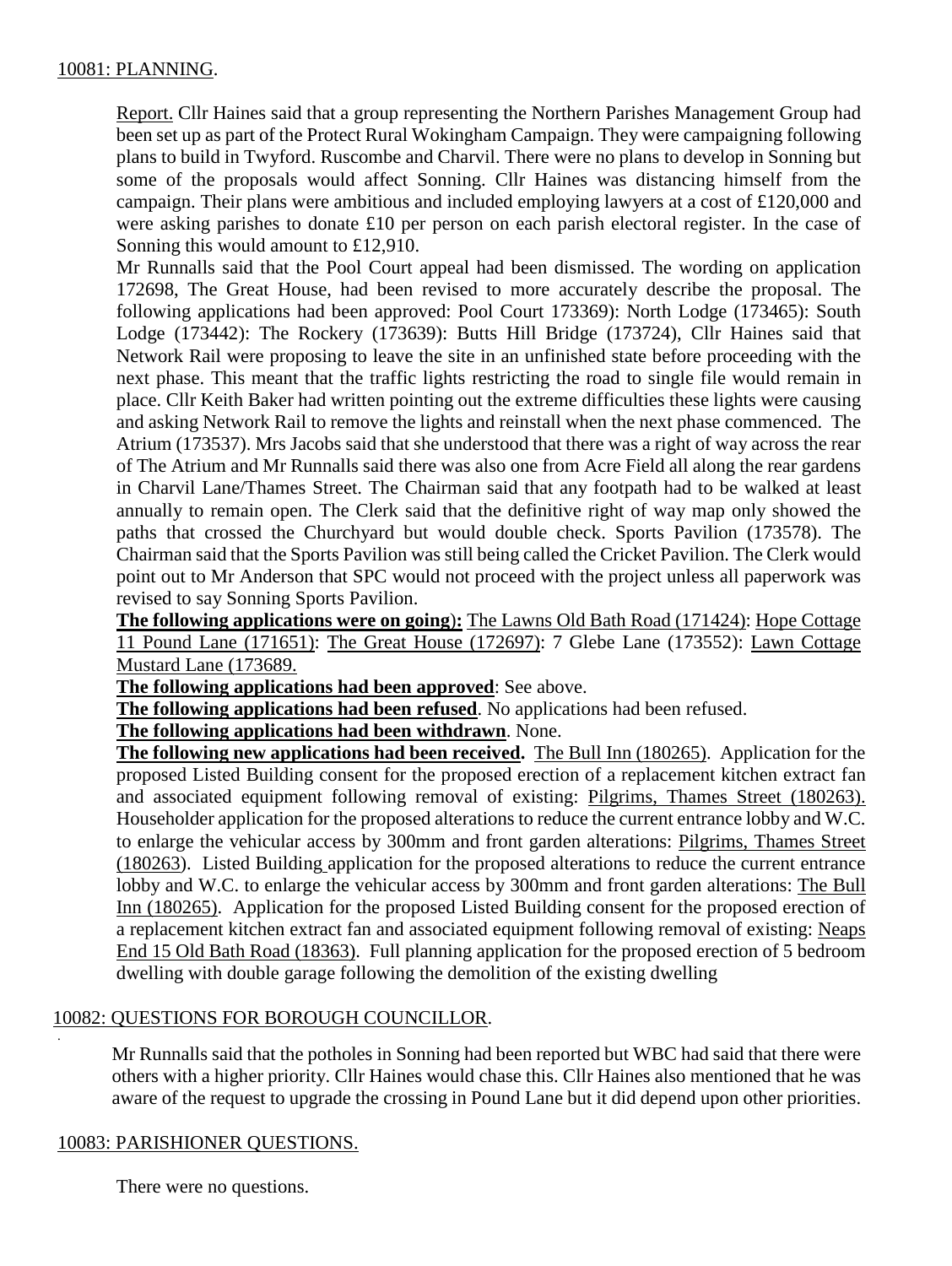## 10084: FINANCE.

a) Payment of Accounts. The Chairman proposed making the following payments, Mr Fisher seconded and these were approved unanimously.

| Date     | Cha | Name         | Service item      | Gross   | <b>VAT</b> | Net     | Committee            | Sub-Comm.     |
|----------|-----|--------------|-------------------|---------|------------|---------|----------------------|---------------|
| 20/01/18 | 455 | A E Farnese  | Key for SLTC      | 8.08    | 0.00       | 8.08    | <b>SPORTS</b>        | Pavilion      |
| 20/01/18 | 455 | A E Farnese  | Refreshments Dec  | 55.87   | 0.00       | 55.87   | <b>ADMIN</b>         | Misc.         |
|          |     |              | meeting           |         |            |         |                      |               |
| 20/01/18 | 456 | <b>SSE</b>   | St. Light m'tnce  | 808.33  | 134.72     | 673.61  | <b>HIGHWAY &amp;</b> | Lighting      |
|          |     |              |                   |         |            |         | <b>LIGHT</b>         |               |
| 20/01/18 | 456 | <b>SSE</b>   | St, Light Repairs | 54.18   | 9.03       | 45.15   | <b>HIGHWAY &amp;</b> | Lighting      |
|          |     |              |                   |         |            |         | <b>LIGHT</b>         |               |
| 20/01/18 | 457 | <b>SLCC</b>  | Annual subs       |         | 0.00       | 147.00  | <b>ADMIN</b>         | Subscriptions |
|          |     |              |                   | 147.00  |            |         |                      |               |
| 20/01/18 | 458 | <b>SSE</b>   | Bridge light      | 306.36  | 51.06      | 255.30  | <b>HIGHWAY &amp;</b> | Repairs       |
|          |     |              | repairs $+2$ new  |         |            |         | <b>LIGHT</b>         |               |
| 20/01/18 | 459 | Castle Water | Rec, Water        | 98.33   | 0.00       | 98.33   | <b>SPORTS</b>        | Rec. Water    |
| 20/01/18 | 460 | <b>ISS</b>   | Dog Bins          | 156.00  | 26.00      | 130.00  | <b>ENVIRONMENT</b>   | Dog Bins      |
|          |     |              | <b>Total</b>      | 1634.15 | 220.81     | 1413.34 |                      |               |

PAYMENT OF ACCOUNTS JANUARY '18 (1 TO 31 JANUARY 2018)

b) Report and Budget. The Clerk had prepared a report which was noted. Cllr Haines said that WBC were to raise council tax by 6%. The government had allowed local authorities to up council tax from 2% to 3% and the remaining 3% was made of additional funding for adult care, the police, fire service and SPC.

# 10085: HIGHWAYS.

School Crossing Patrol. Mr Fisher said that there had been very little progress on resolving the school crossing patroller issue. He had spoken to two of the school governors and had written to WBC supporting the installation of a light controlled crossing. Mr Fisher understood that an independent person would be checking out the road conditions on each of the areas affected.

Speed Indicator. Mr Fisher said that the indicator had been repaired and returned, there would be another download soon and he would have the latest figures. A quote for an additional indicator would be £2900 plus £250 for one that collected data. It was agreed to circulate details and to put this on the March agenda for agreement.

Speed/Lorry Watch. This was ongoing.

Sonning Lane Parking. Mr Fisher said that there was no further update.

## 10086: RECREATION AND ENVIRONMENT W.G.

- a) Safety Checks. Mr Farnese had inspected the play equipment and would deal with the moss. Mrs Pownall was to check the exercise machines.
- b) Improvements to Liguge Way. The Chairman said that these would be carried out on 14 February.
- c) SLTC Improvements. The contractor would check out the disabled access to the tennis courts when he was on site on the 14 February.
- d) Pitch Use. SCC and CFC would attend a meeting in the pavilion immediately following the planning meeting scheduled for 21 February.